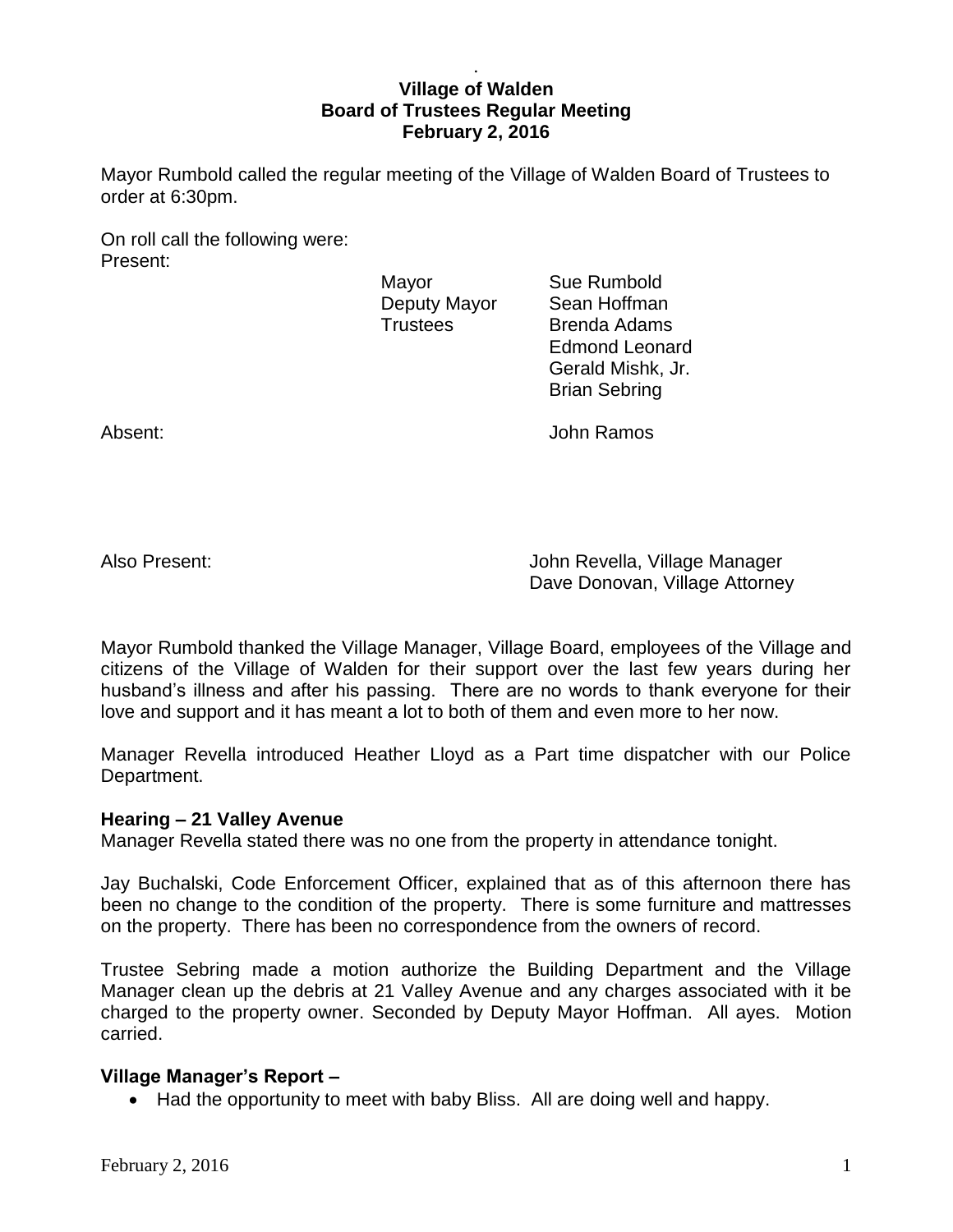• Met with Dean Stickles and the prospective buyer for the house at 24 Ulster Avenue which was a former adult living facility. They want to do another adult living facility there. The building has been abandoned for some time now but is a possibility in the near future.

.

- Went through all the Frontier bills with Frontier regarding overages and found several areas where they owe us credits that they have now applied to our account making them all accurate now.
- Heard back from workers comp company regarding our appeal and it tentatively looks like we will be getting a reduction in our rates. Once we get that he will let everyone know.
- Finalized the remaining employee evaluations. All employees are done now. Slight hiccup in the police department which we are ironing out now and all employees should be done there as well.
- Rectified a few issues with water in the roadways. One was a clogged storm drain on Linden and a few minor water breaks. We've been good this year.
- The owners are making great progress on 1-5 Orange Avenue so been working with the Building Department on that.
- Property maintenance issues have been consistently being remedied prior to coming to the Board so that is good.
- Water bills are getting done now.
- All W-2s and 1099s have been sent out.
- Will be starting this week on the 2016-2017 budget.
- New Walden Quarterly came out and did a final edit of that.
- Met with the Town and Chief regarding animal control in the Town.
- Met with Pattern for Progress regarding status of our Farmers Market, potential Dog Park in the Village which we've been contemplating for some time which hopefully will come to fruition, as well as a community garden.
- Had problems at Bradley Park over the past few weeks with Criminal Mischief. There has been 2 occasions where people were driving through the fields intentionally causing damage to the fields. A second party was caught in the act as there was a police officer in the parking area when they were doing their acts.
- New calendars are out.
- Attended with a few other Board members the Association of Towns, Village, and Cities meeting which was good. Had a presentation from the Orange County Chamber of Commerce about keeping it local.
- Went on site visits in the Village of Monroe, Town of Chester, and Village of Kiryas Joel DPW facilities looking at options of various ways to set up the building for our own building that we will be looking at developing this year.

Deputy Mayor Hoffman asked about the credits due from Frontier. Are you also making any ground on the Electric overcharges?

Manager Revella replied yes, we've found that we are able to withdraw from the agreement without notice and we are due a 25% credit.

Deputy Mayor Hoffman saw in Chief's report his data about snow storms and asked about documenting charges incurred for snow removal. While we haven't had a lot to report he wanted to be sure that was being tracked.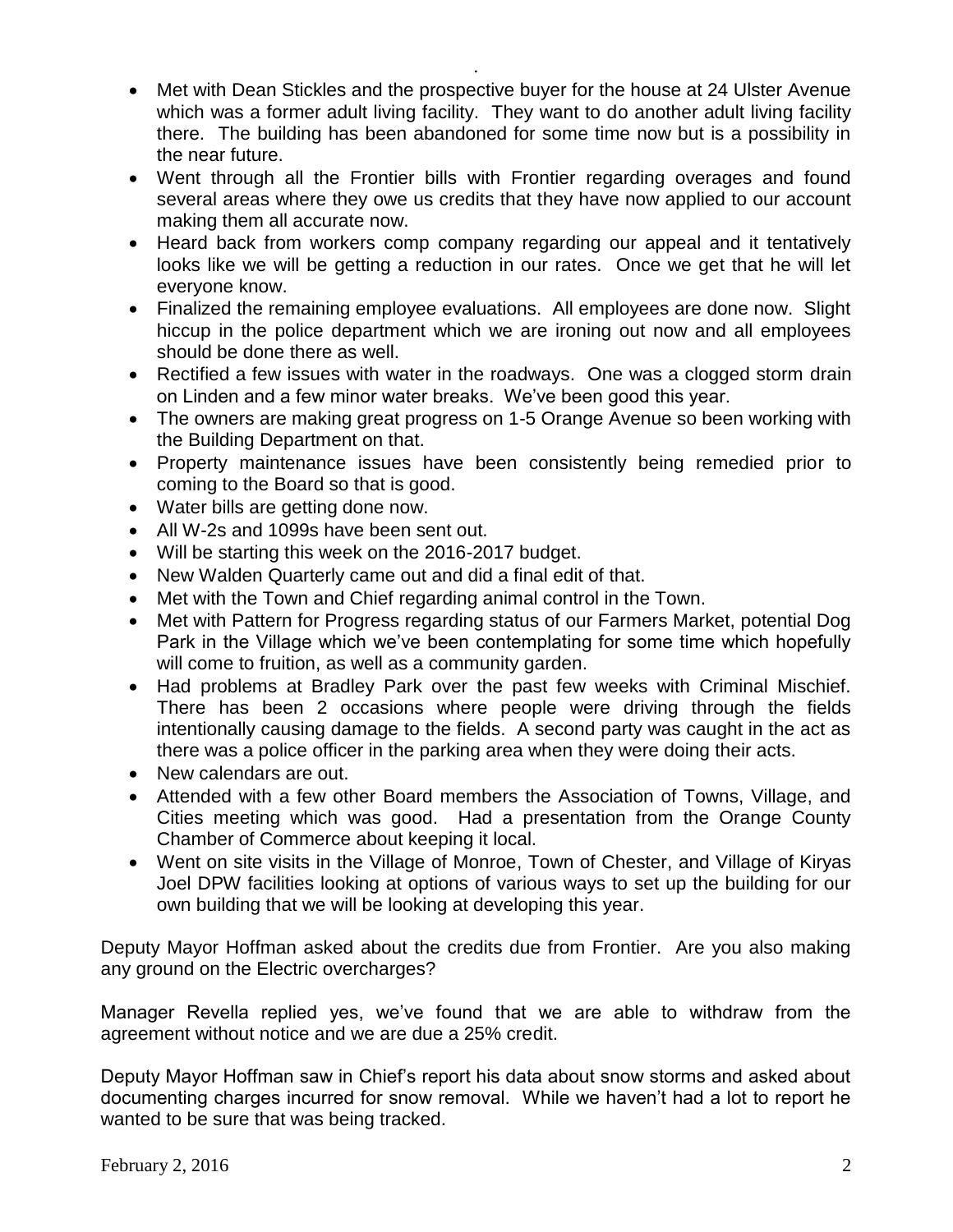Manager Revella replied yes every department has been keeping track of that including Parks, Police, and DPW; overtime, salt usage, material, everything. He was planning on presenting it at the end of the season.

.

Trustee Mishk asked about the issues with the landlords noted in the Building Inspectors report. Any closer to addressing that legally?

Manager Revella replied yes. He is currently following up with 14 Riverview. There were a few others he would be following up on; the basemen stairs on 39-43 Main Street. There were some DOT issues at that location they are working on. 1-5 Orange Avenue is making a lot of progress as well.

Deputy Mayor Hoffman added that his understanding was that they did an initial permit that has been closed out and then they applied for a subsequent building permit.

Mayor Rumbold asked about the bills that are in question, was that a gradual increase or all the sudden there it was.

Manager Revella replied that it gradually became noticeable over a 4 month period of time.

### **Approval of the December 15, 2015 Minutes**

Tabled as the minutes were not available.

## **Approval of the January 5, 2016 Minutes**

Tabled as the minutes were not available.

#### **Approval of the January 19, 2016 Minutes**

Tabled as the minutes were not available.

## **Trustee's Committee Reports**

#### **Town of Montgomery & Library Board liaison – Trustee Leonard**

Trustee Leonard reported that he met with Ginny and asked her the cost per household vs the cost in the town. In the Village it is \$49 and in the Town it is \$23 which is a major discrepancy there. Ginny has pursued the Town to get more money there at their budget meetings and got nothing. They are going forth with an increase this year and will be in the paper shortly. Their Board meeting is tomorrow at 7:30pm.

Mayor Rumbold commented that the Library we have is the best around, not bragging, but that's how she feels. No question that the Board and the Manager are big supporters of our Library. As elected officials we have to voice our opinions about things that affect our tax payers' taxes. What she doesn't understand is the reluctance on the part of the Library Board, which is a separate entity from the Village Board, to accept this kind of discrepancy or the willingness of the Library Board to ask our taxpayers for an increase for their budget and in essence the residents are subsidizing the usage of the Library for Town residents. The Town of Montgomery is very diligent when they sit down to work out figuring out the A Fund and what to charge the Villages. The Library might want to figure out the cost of Town residents and submit a bill to them like they do with us. Just wondering if the Board would be willing to express their opinions so that Trustee Leonard can bring that with him to the meeting tomorrow night. She is not willing to ask our taxpayers to pay more in order to subsidize Town resident's usage of our Library.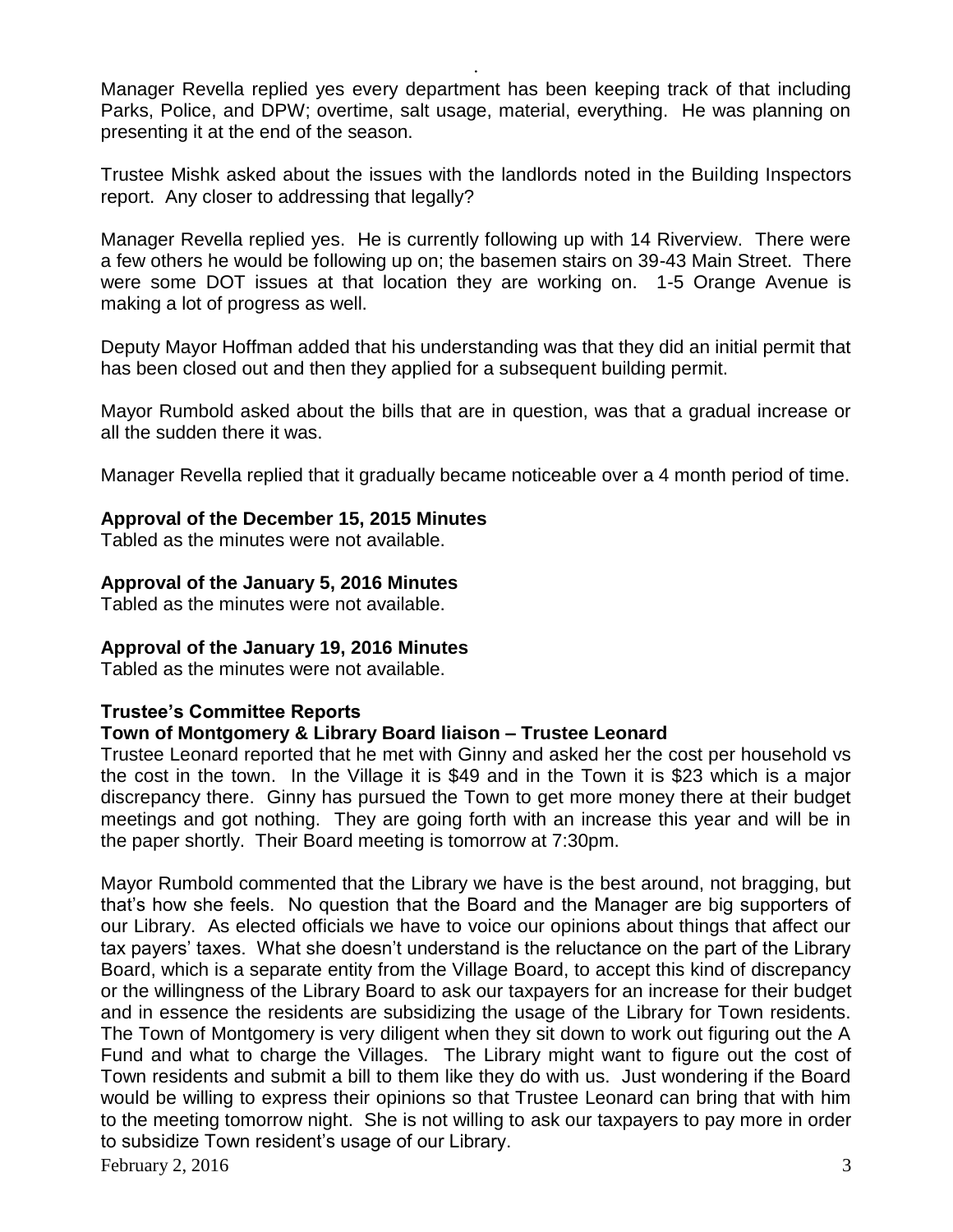Manager Revella added that he feels it would be a good idea to express your encouragement of pushing the Town for more funding a little more than they are. They do a great job in asking for funds when they go to each budget meeting.

.

Mayor Rumbold explained that the Director does go and in essence begs for more money and they don't do a thing. She just hopes that their Board considers that especially when they are asking our residents to pay more for Town resident's usage when there is such a disparity between Town and Village residents and what they pay for usage. They mentioned that all the funds go directly to the usage at the Library at their budget meeting but they didn't mention that we pay for the upkeep and the electric, and other operating costs that they didn't consider that at all.

Trustee Mishk suggested we send an open letter to the Town and then put it in the newspaper addressing this issue. Taxpayers might not realize that.

Trustee Leonard thought that a reporter was going to write an article about it.

Trustee Mishk stated that he felt putting it in writing that way it is in our words and not up to the interpretation of a reporter.

Trustee Adams agreed and spoke about an unserved area and whether the Town of Montgomery reached that group. She just wanted to make sure any letter would not come off as threatening.

Mayor Rumbold replied that was not the intention. It's like charging the people that live in the Village of Walden more if they are Village residents and half if they live in the Town.

Trustee Adams agreed. She felt that the Director might want to look at going back to her RCLS years, the Town of Montgomery supplemented the Village of Montgomery Library by 50% and they are not giving us equal amounts, so she might want to look at that and make sure it's not a disparity there.

## **Recreation & Parks Department and Valley Central School Board Liaison – Trustee Ramos**

Trustee Ramos reported that the Board of Ed met on January 11<sup>th</sup> and discussed a lot about the budget coming up. Had a couple resignations due to retirements as well. He with Mr. Bliss and they discussed the yearly projects for 2016-2017. Things look great for the coming year. Also wanted to send out a congratulations to the Bliss family on the birth of their new baby girl this morning.

## **Planning and Zoning Boards as well as the Building Department Liaison – Deputy Mayor Hoffman**

Deputy Mayor Hoffman reported that he met this morning with Dean and they spoke about the Planning Board meeting coming up specifically 98 Gladstone Avenue and 12 Edmunds Lane. There is no Zoning Board meeting this month. Also talked about 24 Ulster and 14 Riverview that the Manager previously mentioned. He also wanted to point out that Dean included his end of year report which was a little different than last year. It can now list the total fees by type of permit. If anyone wants a copy let him know. Potential request for a code change for solar might be coming soon.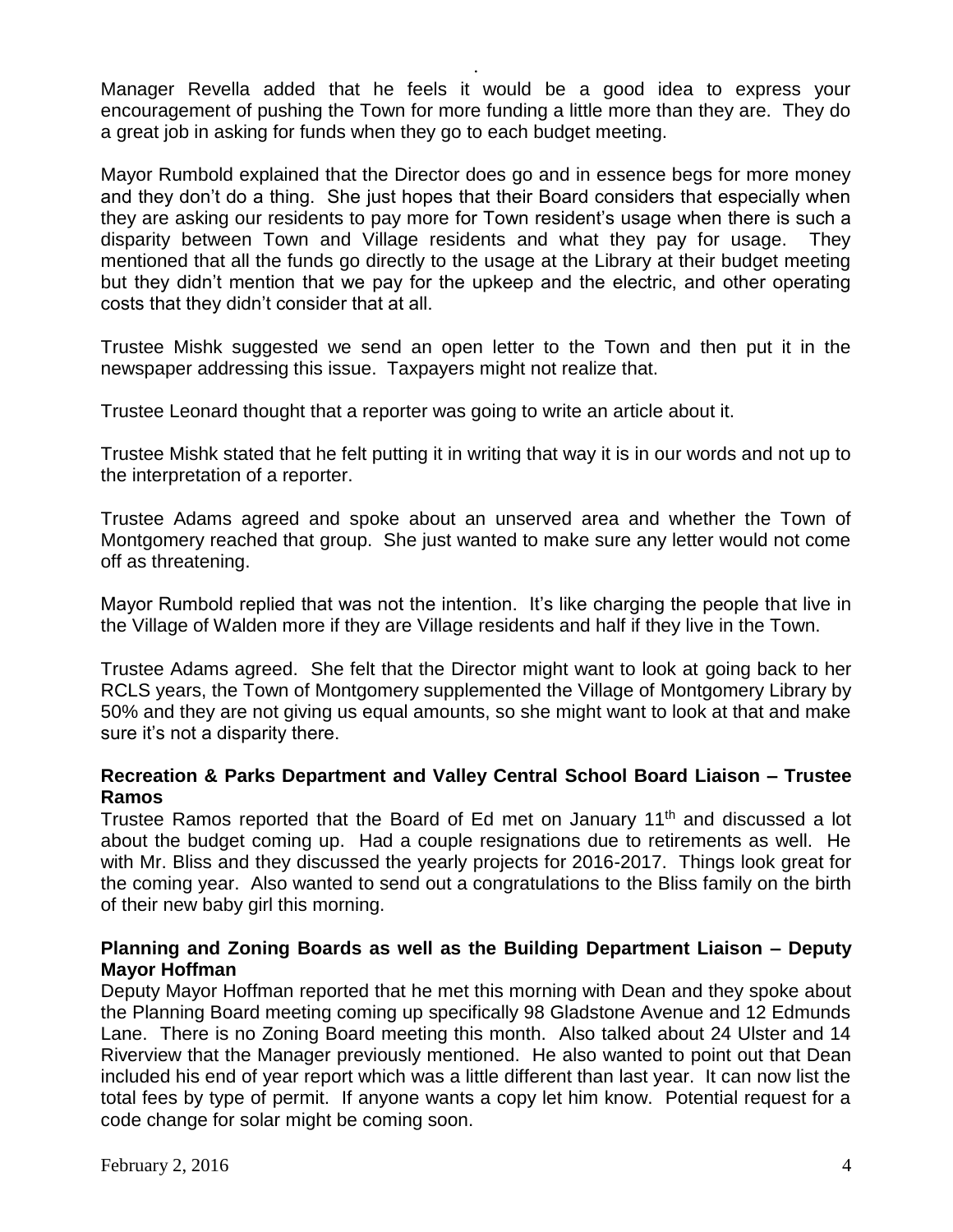### **DPW Liaison– Trustee Sebring**

Trustee Sebring reported that the new sweeper was used today, did a number of roads including Valley Avenue. Glad to have it. New police car is in service and all set. Fred told him to ask you about the letter and if it was written, that you would know what he was mentioning.

.

Manager Revella replied he didn't know but that they could talk about it after the meeting.

### **Village Offices Liaison – Trustee Adams**

Trustee Adams reported that she met with Peter and reviewed adjustments and looking at codes that were overspent and where the money would be to offset those expenses. From the original one some were changed. Met with John and Peter and have a good handle on it which is up for action tonight. Right now there is an authorization that was confirmed at the Board meeting that like codes can be reallocated amongst themselves without problems. She would like to ask the Board since it's been agreed they can move like codes; do you feel there should be a maximum amount of those transfers? Peter has used \$2,500 maximum amount to move within the department. She feels it should go in the minutes that this amount is ok with the Board and should go in writing as to what can be moved without Board authorization within categories.

Deputy Mayor Hoffman asked if the ability to adjust would that still require action by this Board at some point.

Trustee Adams replied that was the second part of her question. She feels it should be in writing somewhere for 2 reasons, one to know where the money is spent greater than it was planned and secondly to know where the money came from in writing to know where there might be some cushion in the budget. She feels this information might be of some value to the Board. When she brought it up before, whether we approve the whole budget or line items she was told we approve the grand total of the budget and there can be some movement around as long as it doesn't exceed the budget.

Manager Revella clarified that there is a bit of difference with a modification any time a line is overspent it needs Board approval before it can be moved within a budget year. She is talking about if a line is not overspent a, say we have 2 lines in the same department that are both \$10,000 and one is at \$5,000 and we want to move \$3,000 from that to the other account in anticipation of something, in other words it isn't over budget.

Trustee Adams stated yes that would be a good example. Can you do budget adjustments without the Board approval no matter how small the amount within categories?

Manager Revella replied that we bring every budget adjustment that goes over budget to the Board no matter how small it is.

Trustee Adams stated she is looking for the guidelines for these adjustments within category.

Peter Sullivan, Treasurer, stated that he would like the Board to approve the policy that he has been following to move funds \$2,500 or less within Departments. It can't be moved between departments just intra-department.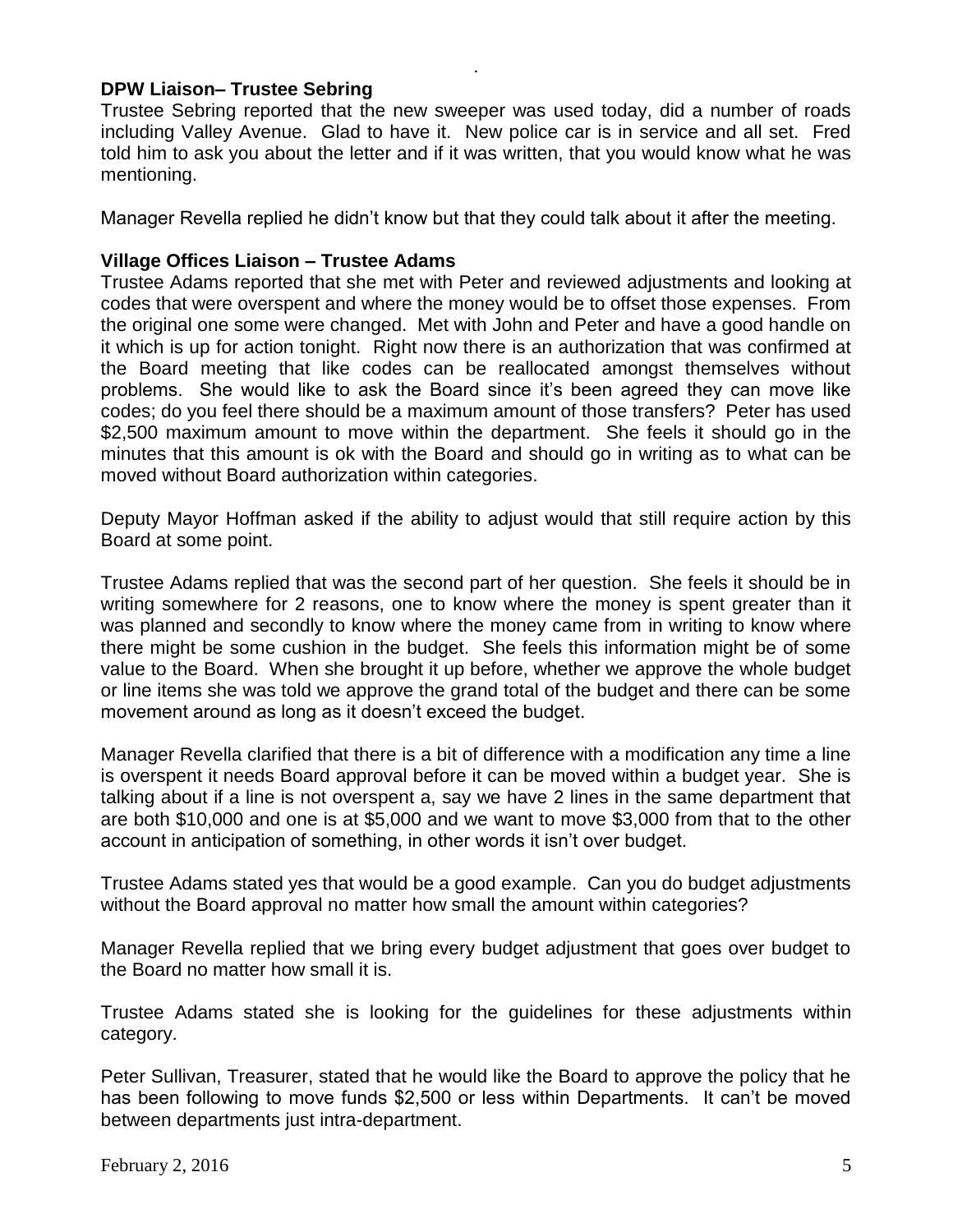Trustee Adams feels that all movement within line items should be brought to the Board and would like it in the minutes.

.

Manager Revella stated that in the past they only did these modifications once per year and now we do it every few months.

Trustee Adams stated that she is talking about the adjustments that are moving within categories not like what is before us tonight as that is between departments.

Peter Sullivan, Treasurer, stated that just this past year we started this policy and would like this policy approved by the Board.

Deputy Mayor Hoffman suggested a written policy and the Board would adopt it if they saw fit.

Mayor Rumbold asked if that policy could be drawn up for the next meeting.

Trustee Adams continued about the General Fund paying many bills for the Sewer Fund due to cash flow issues. The Manager is looking at how we can moves some money between Water and Sewer so we aren't short on cash. Also revenue is coming in and Peter feels we are doing well but if you notice he is still projecting a change for year-end figures. He is going to work up how we can save some money between now and yearend.

### **Police Department Liaison – Trustee Mishk**

Trustee Mishk reported that he met with Chief and the new car is in service. The parking tickets are in the design stage. The storm drill last week went down well. Currently the Chief and the PBA are working on a policy for HR 218.

Mayor Rumbold read the community events into the minutes.

#### **Public Comment on Business of the Board**

Becky Pearson, 167 Walnut Street, asked about where the DPW building was proposed to go and the proposed Dog Park location.

Manager Revella replied the DPW facility will be at the current DPW location and the Dog Park would be at Olley Park.

## **Action Items**

#### **Hearing Request – 64 Maple Street**

Tabled as the property has complied with the request.

#### **Hearing Request – 65 Capron Street**

Jay Buchalski, Code Enforcement Officer, explained there is a large amount of debris in the back yard that we would like to get removed.

Trustee Mishk made a motion to set a hearing for 65 Capron Street for Tuesday, February 16, 2016 at 6:30pm or as soon thereafter as the matter could be heard. Seconded by Trustee Leonard. All ayes. Motion carried.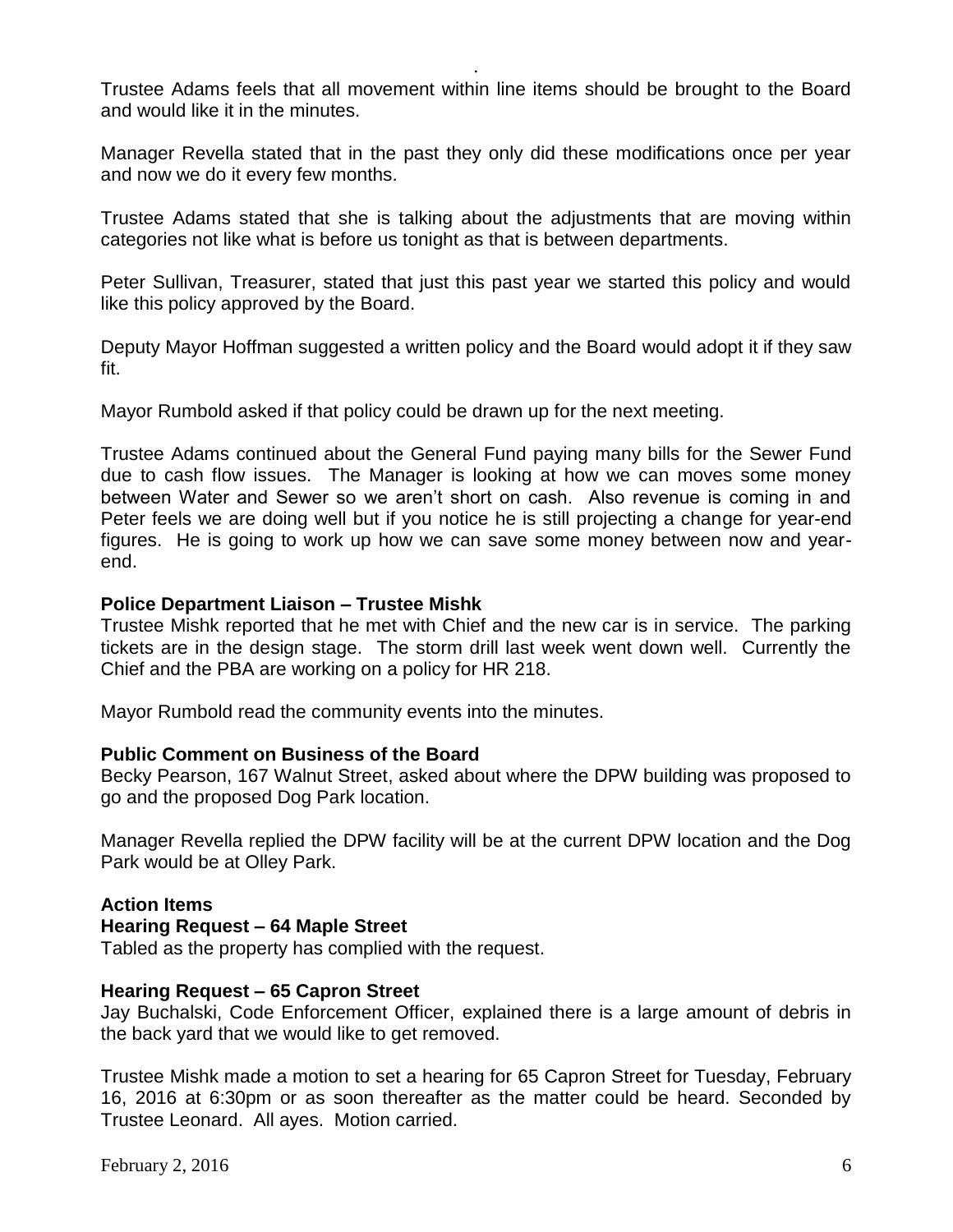### **Resolution 39-15-16 – Designating Election Inspectors**

Trustee Mishk made a motion to approve Resolution 39-15-16 – Designating Election Inspectors. Seconded by Trustee Sebring. All ayes. Motion carried.

.

### **Budget Modifications**

Peter Sullivan, Treasurer, explained that these are the year-end modifications based on projections made that are based on last year's figures.

Trustee Mishk made a motion to approve Resolution 41-15-16 Budget Modifications. Seconded by Trustee Adams. All ayes. Motion carried.

#### **Garbage Contract**

The Mayor read a letter from Michael J. Ciardullo about commercial garbage.

Manager Revella stated that the bid request would have options and the Board does not have to go with those options if they so choose which would include commercial garbage services. He doesn't feel taking this option away from other businesses who might be happy with it would be prudent. He feels we should wait until we receive the bids and show the businesses what they get. When it comes down to awarding the option would be there.

Deputy Mayor Hoffman clarified that the bid request would be structured with residential, commercial and residential, and commercial and he would make the board aware of those costs to take into consideration when awarding the bid.

Trustee Leonard asked how many commercial accounts we have and how many complaints we've received.

Manager Revella replied over 100 and not many. We've received more for residential services.

Trustee Leonard stated that he knew there was opposition earlier but in the past we had all different kinds of companies coming in and out of the Village and we had no way of controlling or making them compliant. With little to no complaints it's hard to just make a big change.

Manager Revella doesn't think it hurts the Board to leave the option in there and then put it out to the public to find out if there are more complaints. This is the same process we went through last time.

Trustee Mishk asked if the businesses could opt out.

Manager Revella stated that would be an issue for the bidders as they wouldn't know what they were bidding on. He thinks it's prudent of the Board to consider and leave the opportunity on the table at least as an option.

Attorney Donovan stated that if you want the bidding process that idea kind of collapses the whole process.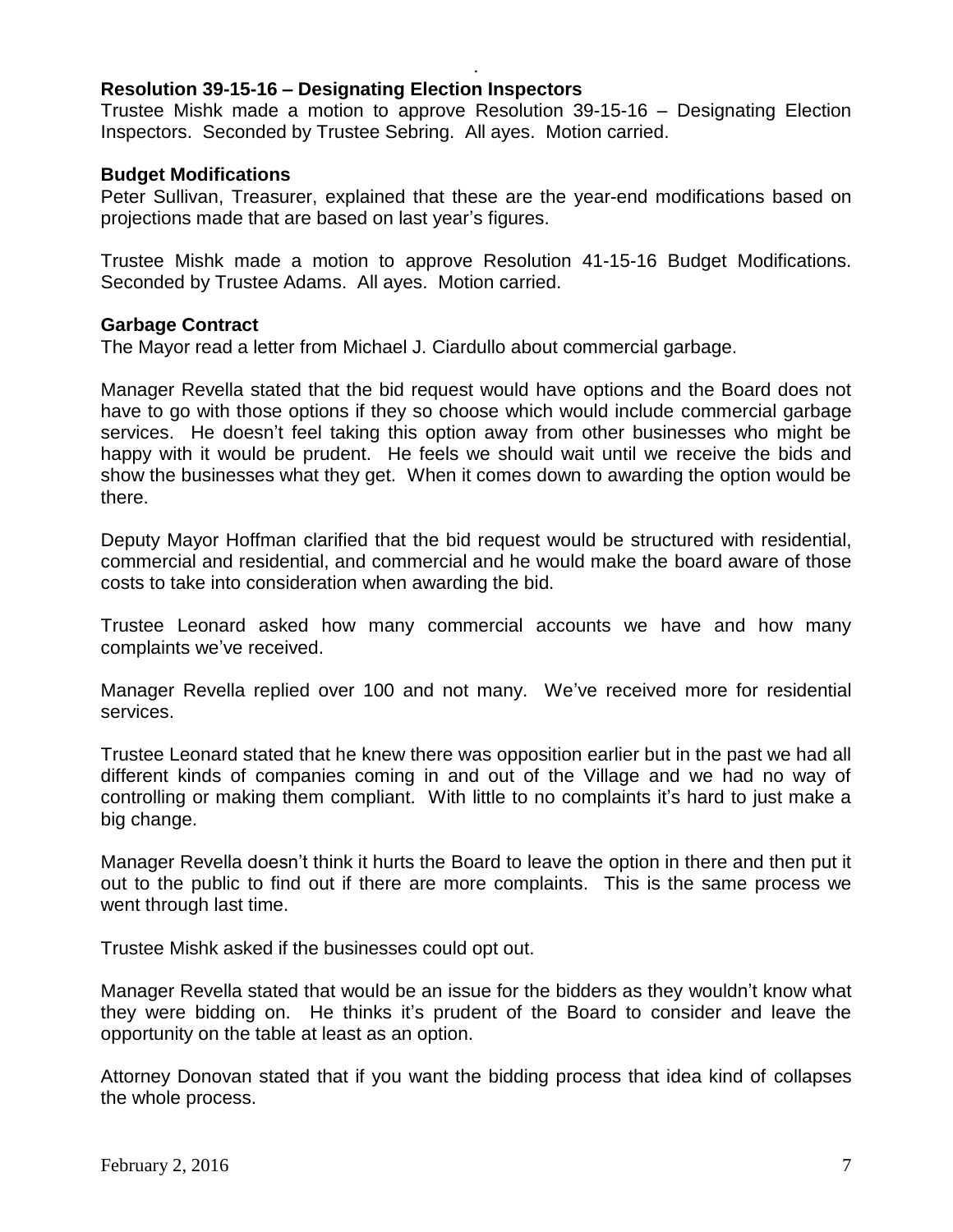Mayor Rumbold stated that she's not 100% sold on the same company doing residential and commercial pick up. She's had to deal with both services and it caused her agita. At least when they hire their own company if they don't like the services they can fire them so she understands where they are coming from. It's a pain in the neck. She sees where he is coming from. The girls in the office have better things to do than call the garbage company. Let's try to get some feedback and see what the businesses say.

.

Deputy Mayor Hoffman asked if he anticipated a lot of problems or complaints if we were to reverse their decision and transition back to them getting their own companies.

Manager Revella stated that cost would probably be an issue. Some may be thankful for the price reduction but some may not. It can't hurt to ask, we could put a letter in with the bills. We always do our contracts for one year with options for year 2 and year 3. Usually if we have complaints year 1 we take care of them and then don't have them after that.

Trustee Mishk made a motion to authorize the Village Attorney to draft the request for proposals for the garbage contract. Seconded by Trustee Sebring. All ayes. Motion carried.

#### **Knights of Columbus Car Show 7/9/16**

Paul Plate of the Knights of Columbus asked the Board to approve their  $6<sup>th</sup>$  annual Car Show for July 9<sup>th</sup> with a rain date of July 16<sup>th</sup> the same as last year in the square from 9am-4pm. We expect in attendance of about 100 cars and approximately 500 visitors and car owners.

Trustee Leonard made a motion to approve the Knights of Columbus Car Show for Saturday, July 9, 2016 with a rain date of Saturday, July 16, 2016 from 9am to 4pm in Village Square. Seconded by Trustee Adams. 5 ayes, 0 nays, 1 abstention (Trustee Mishk). Motion carried.

#### **Discussion Items**

#### **Interview Dates for Village Treasurer Position**

Manager Revella explained we had 13 applications and Trustee Adams and he went through them. We need to schedule interview times as it is a public meeting, perhaps interviewing about 4 applicants if the Board would like. He encouraged the Board to look at the applications as well to get a good feel for those they would like to interview.

Trustee Leonard made a motion to set the interview dates for the Village Treasurer position for Wednesday, February 17, 2016 and Thursday, February 18, 2016 at 6:30pm. Seconded by Trustee Adams. All ayes. Motion carried.

#### **Public Comment**

Becky Person, 167 Walnut Street, asked about the dog park and where it is proposed to be.

Manager Revella replied at James Olley Park as well as a community garden. Exact locations haven't been determined yet.

Becky asked it would all fit with little league there too.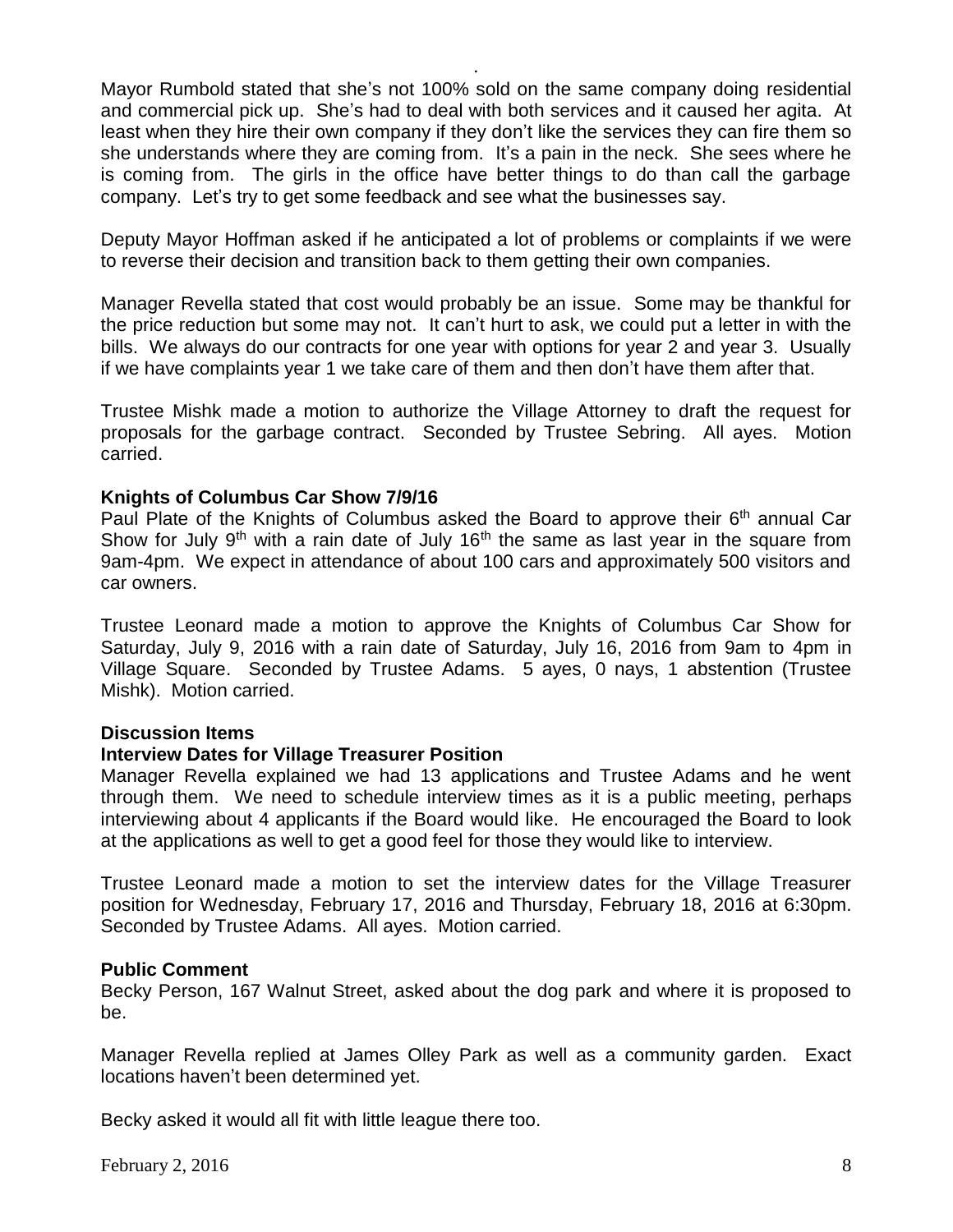Manager Revella replied little league is at Bradley Park. But yes we have lots of room.

.

Becky commented about the budget transfers that she is happy they all wanted to see them as they should see where the money is going and why it is going to other places. If you do see it is the same accounts going over all the time, like the Mayor commented during the discussion, someone needs to hold the department heads accountable. She has a budget and is not allowed to consistently go over it. It could be easy to just raise taxes as government can do that so she's grateful they are being conscious of it. She saw steps being built on Ulster Avenue; is it part of the sidewalk project there?

Manager Revella replied no, that was someone trying to sell their home.

Becky asked for the update on the Ulster Avenue project.

Manager Revella replied that the surveying boundary line got approved today. We have a meeting set up for Thursday to work on the timing. As of right now we are still scheduled for fiscal year 2016 which ends October  $1<sup>st</sup>$  so they have to have the bid out by September. The state is trying to push it into the next fiscal year but he is pushing them to keep it in this year and will continue to fight about that.

Becky asked about the garbage contract and if the Board was still considering the Village doing garbage like the Village of Montgomery does. Is that still a consideration?

Manager Revella replied that we did look into that and at the time the numbers just weren't feasible. We'll continue to look at it and if it is feasible in the future it is something we will consider.

Deputy Mayor Hoffman stated there is a tremendous up front cost associated with doing that.

Becky replied yes, there is, but there would be a long term benefit to do it that way.

Manager Revella added that at that time based on the prices it was not something we could do. Perhaps if the numbers come down we can do it in the future.

Becky asked if the problem with the garbage has to do with the garbage cans they use which is unsightly as people leave them everywhere, on their front porches, on the road, on the side of their homes. At one point they weren't seen and now they are everywhere. She thinks it makes for prettier neighborhoods when they aren't seen. It's not a garbage company issue it's an issue for the people to take care of their cans but maybe the Board might want to consider putting that back in there. She knows there are some homes that are just fine, it's the people who don't care that are the problem who just leave them anywhere.

Deputy mayor Hoffman asked if she was asking different enforcement for different people.

Becky replied no, she gets it, she understands, but she also looks at the Village as a whole and what it looks like. Just really something to think about. It was done to alleviate the negative way the Village looked at the time so it might be something to look at again.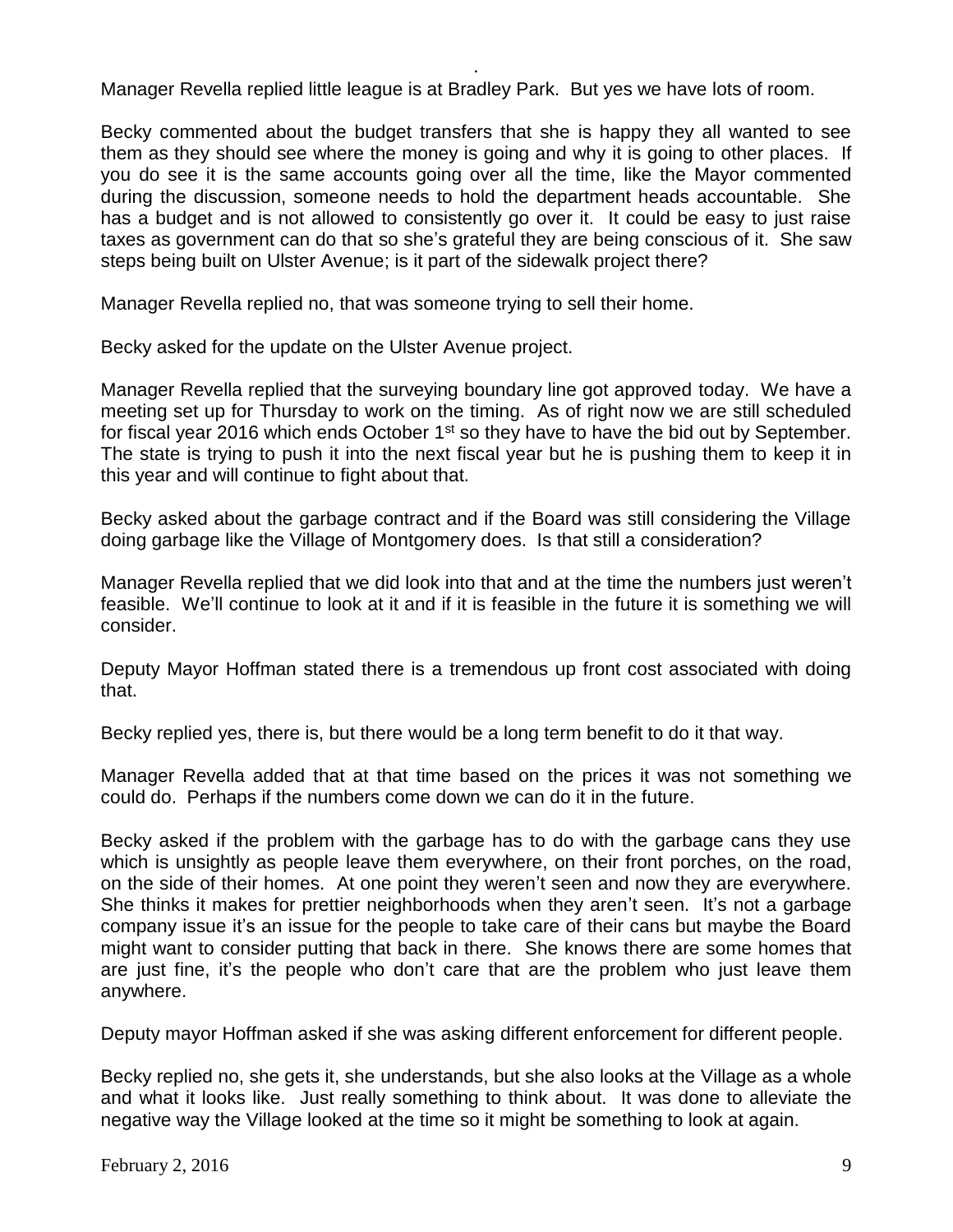Trustee Sebring commented that he understands both sides, if you don't have the cans there could be garbage all over the place and some people might not even use cans, just put bags out on the ground and animals can get into them.

.

Becky replied that on her street the garbage truck driver gets out of the truck and puts the can on the back of the truck so what's the point of having those types of toters if they aren't using the arm lift. It may be less expensive but he's not even using the toter because of the trees, it could be because of cars, and it happens all over the place. Maybe there are streets that they use the arm lift but the Board might consider not putting the toters in the bid at all.

Trustee Leonard stated that they use the arm lift on his street, it takes the driver about 40 seconds to do the whole street.

Becky asked if the toters were included in the bid.

Manager Revella replied yes, everyone has toters. They do about a third of the Village with the side arm only.

Becky asked if there were smaller toters.

Manager Revella replied yes.

Becky understands the point about the Library and agrees that Village residents should not foot the bill for Town residents. Why can't the Library charge a higher fee for a Town resident instead of increasing taxes?

Mayor Rumbold replied that she would have to ask the Library, they are a separate entity. The Town determines that figure, it's not like they are being billed. Her question to the Town is if you have these statistics then why don't they figure out the cost and give us a bill. For some reason that she doesn't understands, the Library simply accepts the amount they are giving them. Why not if they are providing a service don't they bill the Town for services rendered? Why are the Town residents paying the same rate as the Village residents?

Becky asked about the recreation sports she noticed that some of the programs don't cover their costs. She saw that in the budget modifications. Are we not charging enough?

Manager Revella replied that only happens with Summer Camp, the rest of them do cover their costs.

Mayor Rumbold explained that we took a good portion of the children from the other Villages like Maybrook that closed their camp this year. We had over 350 kids this year and we had no clue until that happened. Next year we will be prepared for this. She made a personal phone call to the Town Supervisor who said he wanted to see that these kids were in fact Town residents. The Recreation Coordinator provided that documentation and they didn't give us any additional funding to cover the costs of the additional counselors we needed to hire to take care of Town children.

 $F<sub>e</sub>$  February 2, 2016 10 Trustee Leonard added they said they didn't get the paperwork 3 times.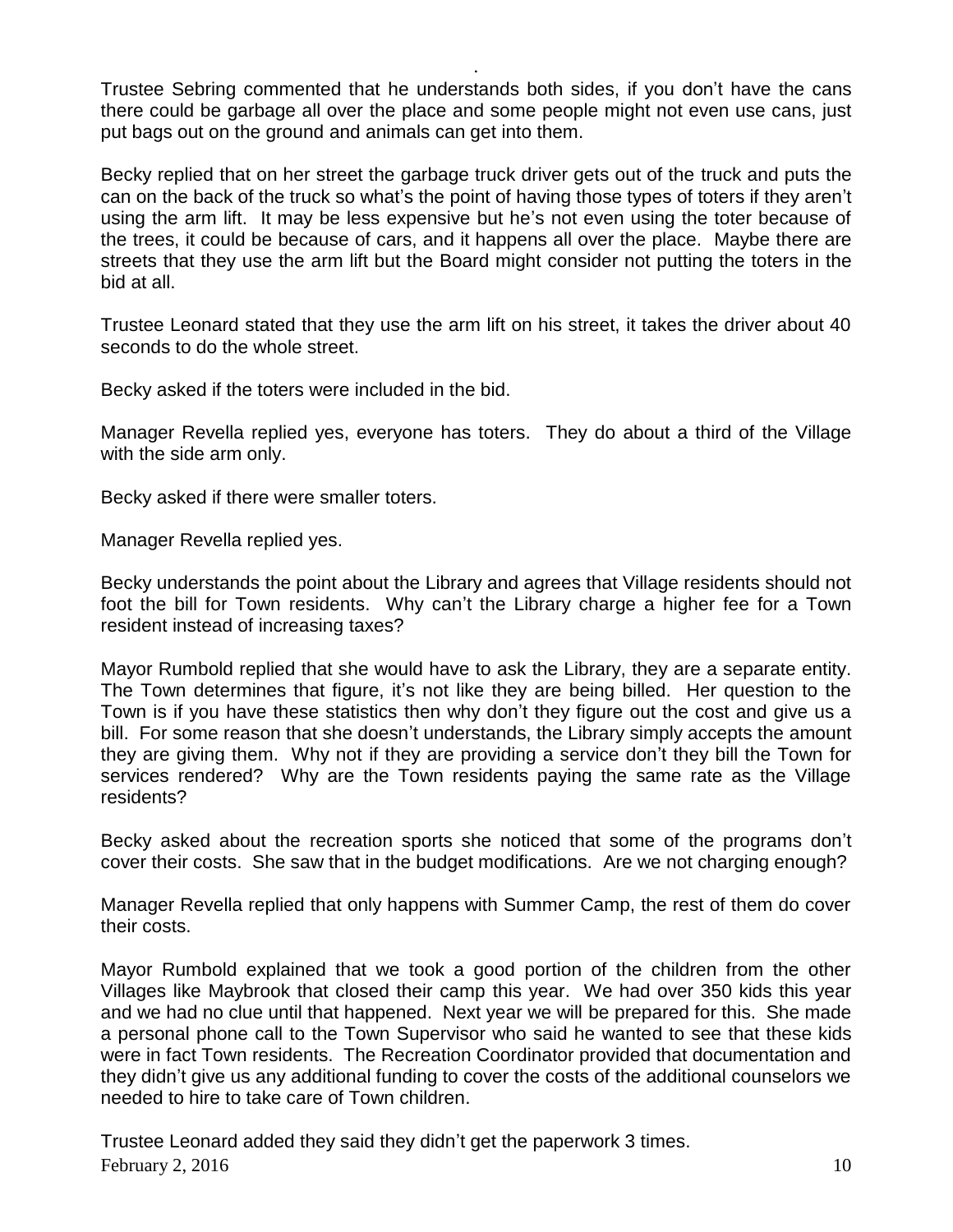Anita Vandermark, 76 Highland Avenue, asked if there were candidates out there for the election. She hasn't seen any or signed any. If she does get one how many can she sign?

.

Manager Revella replied that there are 4 positions available but we won't know the candidates until the  $9<sup>th</sup>$  when they are due by. You can sign petitions for up to the 4 positions that are available taking care to know that some petitions may have more than one candidate listed on them.

Mayor Rumbold added that the candidates have to indicate which position they are running for, the 2 year or the 1 year.

Manager Revella explained he had 2 other points of business. Lisa Wade-Sebring has been appointed to the Planning Board as an Alternate. And the Blu Mango Grill LLC has notified they are renewing their permit for alcohol. Just wanted to make that part of the record.

Attorney Donovan added that the Town of Blooming Grove is having a public hearing on Solar panels which he knows is something the Board had talked about at one point.

#### **Payment of the Audited Bills**

Trustee Mishk made a motion to pay the audited bills. Seconded by Trustee Sebring. All ayes. Motion carried.

#### **Correspondence**

Everyone received the letter read tonight from Michael J. Ciardullo.

Trustee Adams received an email from Jose Perez who was complaining about dog poop in his yard and she referred it to Dean and John. It's in a neighborhood that has a home owners association so he's been told to speak to the homeowners association and she hasn't heard anything since.

#### **Miscellaneous Comments from the Board of Trustees**

Trustee Sebring commented that at the Association of Towns, Villages, and Cities meeting we were talking to the Town of Goshen and how they do their garbage pick-up themselves including the problems and issues they have with it.

Trustee Adams asked when the water quality report came out as she has a lot of questions and concerns from people who are worried about fluoride. A lot of concern about lead for their children as we are an older Village and wanted to know where to guide them.

Manager Revella replied that comes out in June. You can point them to our prior year's reports where they will see our lead amount is always very low and is required to use lead free. We add a phosphate solution in our water, it's like a coating, to make sure we don't get lead infiltration from any existing lead based fitting that might still be in the system. It's supposed to coat them so we don't get flaking or things like that into the water. We are required by law to test weekly. There are some that are even tested daily.

February 2, 2016  $11$ Trustee Adams asked about taxes. She's been approached by some people who are very concerned about our taxes because they are panicking over what happened at the school.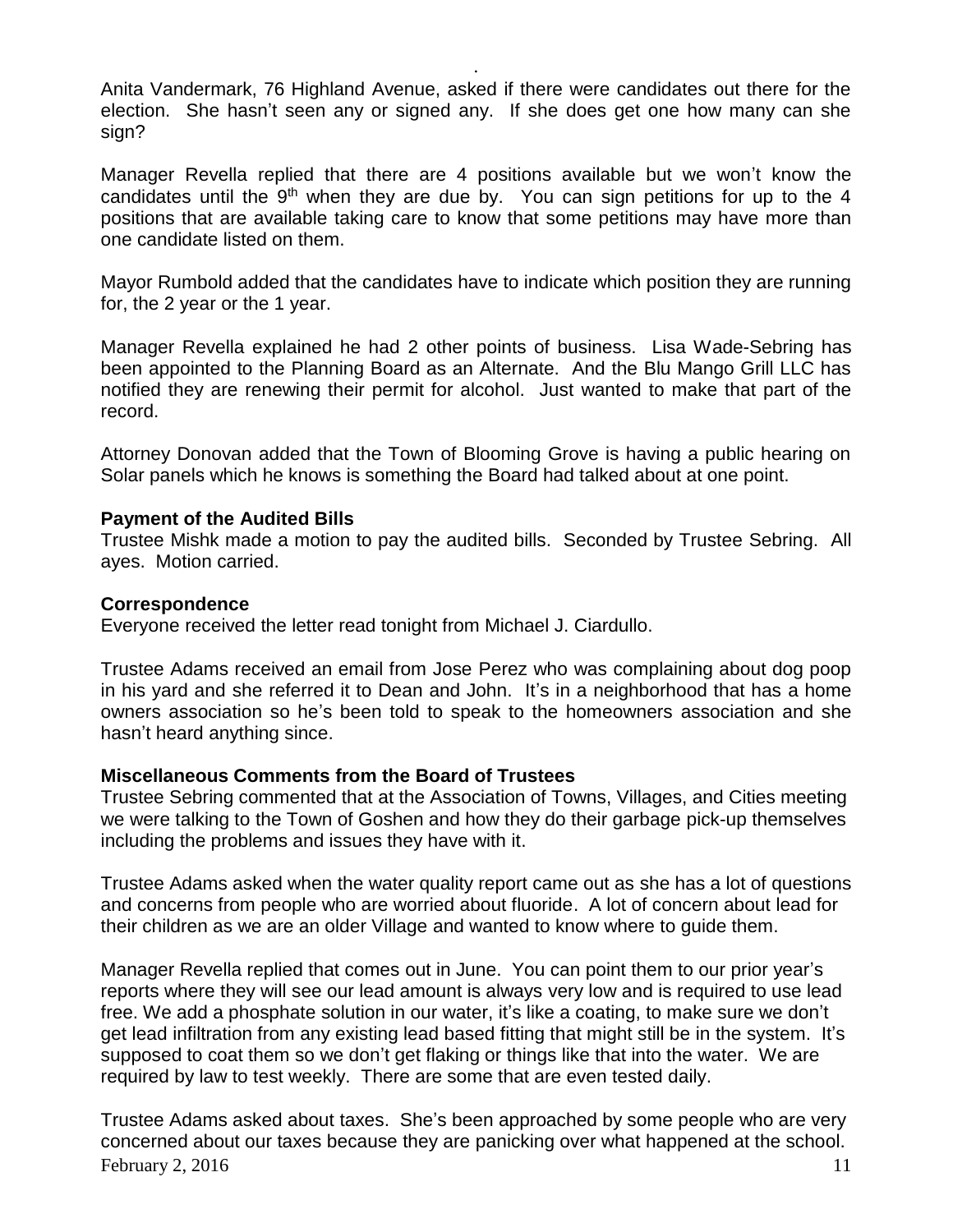These are people who pay their bills, not people who are ready to walk away from their home. They work two jobs and are concerned about the tax future here in the Village. Both families are very active in the community and they are very concerned and she just wanted to relay that to everyone.

.

Trustee Mishk asked about Time Warner's franchise here. Do we have any say over that?

Manager Revella replied no but they are not a sole operated franchise. Any other company can come and franchise as well.

Trustee Mishk stated that he got a letter and is concerned that there is going to be additional costs associated with their going digital. Is there any way we can solicit others like FIOS?

Manager Revella replied that the reason FIOS can't come here is due to the fact that they don't own wires and Time Warner does. Not sure they are willing to put the cost in for the wires.

Trustee Sebring asked if there was any recourse to Time Warner. Is there no way residents can't have a way to voice their concerns prior to renewing our contract with them?

Manager Revella replied that we did voice those concerns prior to renewing it in 2011. The public service commission for the state really oversees those issues, we really don't have any control over what they have already granted Time Warner. Whatever agreement they made with Time Warner is what we have to accept. He reminded everyone to look through the applications for Village Treasurer.

## **Adjournment**

Trustee Sebring moved to adjourn. Seconded by Trustee Adams. All ayes. Meeting adjourned.